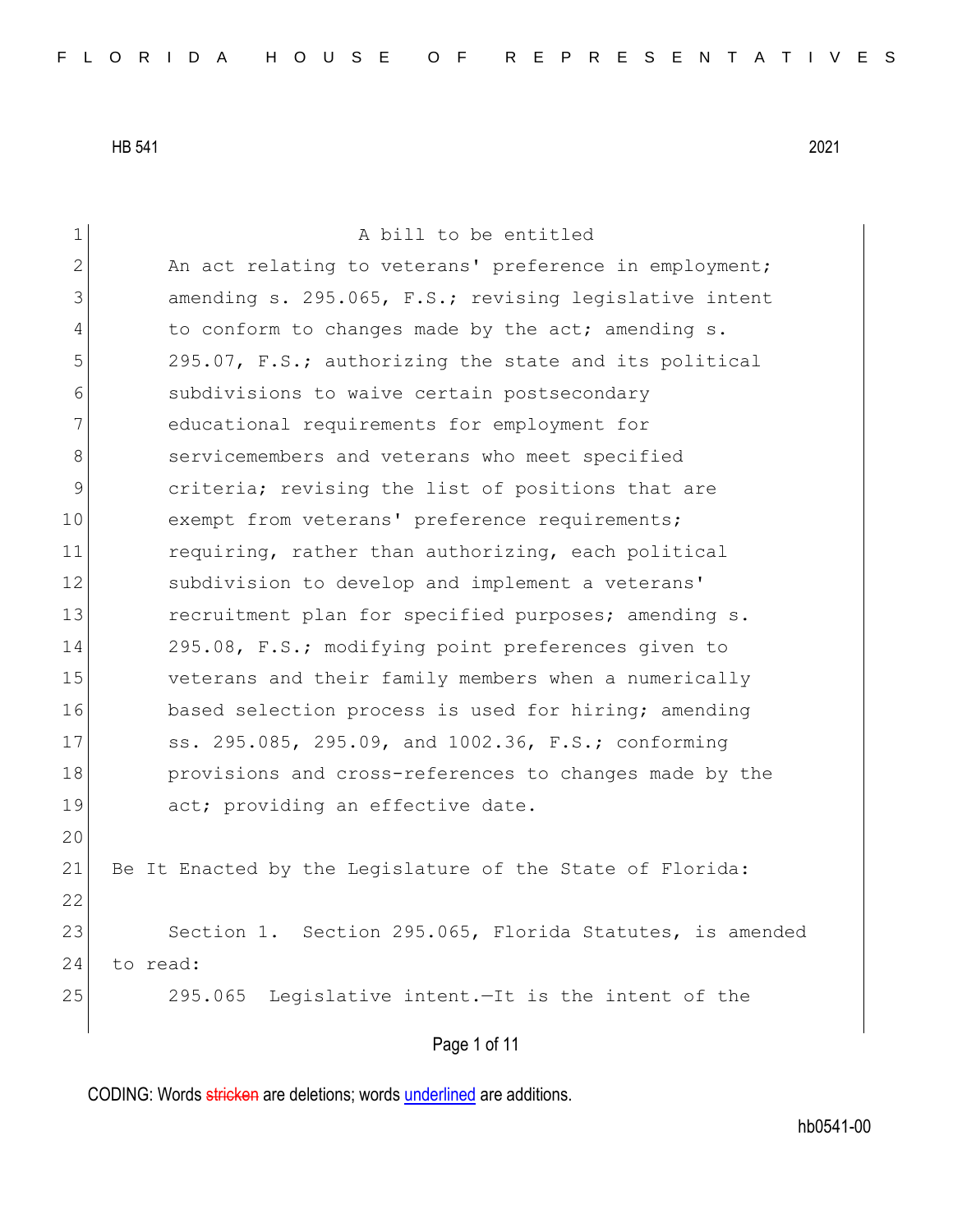| 26 | Legislature to provide preference, and priority, and waivers for |
|----|------------------------------------------------------------------|
| 27 | certain educational requirements in the hiring practices of this |
| 28 | state and its political subdivisions as set forth in this        |
| 29 | chapter. All written job announcements and audio and video       |
| 30 | advertisements used by employing agencies of the state and its   |
| 31 | political subdivisions must include a notice stating that        |
| 32 | certain servicemembers and veterans, and the spouses and family  |
| 33 | members of such the servicemembers and veterans, receive         |
| 34 | preference and priority, and that certain servicemembers and     |
| 35 | veterans may be eligible to receive waivers for postsecondary    |
| 36 | educational requirements, in employment by the state and its     |
| 37 | political subdivisions and are encouraged to apply for the       |
| 38 | positions being filled.                                          |
| 39 | Section 2. Section 295.07, Florida Statutes, is amended to       |
| 40 | read:                                                            |
| 41 | 295.07 Preference in appointment and retention.-                 |
| 42 | The state and its political subdivisions shall give<br>(1)       |
| 43 | preference in appointment and retention in positions of          |
| 44 | employment to:                                                   |
| 45 | Those disabled veterans:<br>(a)                                  |
| 46 | Who have served on active duty in any branch of the<br>1.        |
| 47 | United States Armed Forces, have received an honorable           |
| 48 | discharge, and have established the present existence of a       |
| 49 | service-connected disability that is compensable under public    |
| 50 | laws administered by the United States Department of Veterans    |
|    |                                                                  |

Page 2 of 11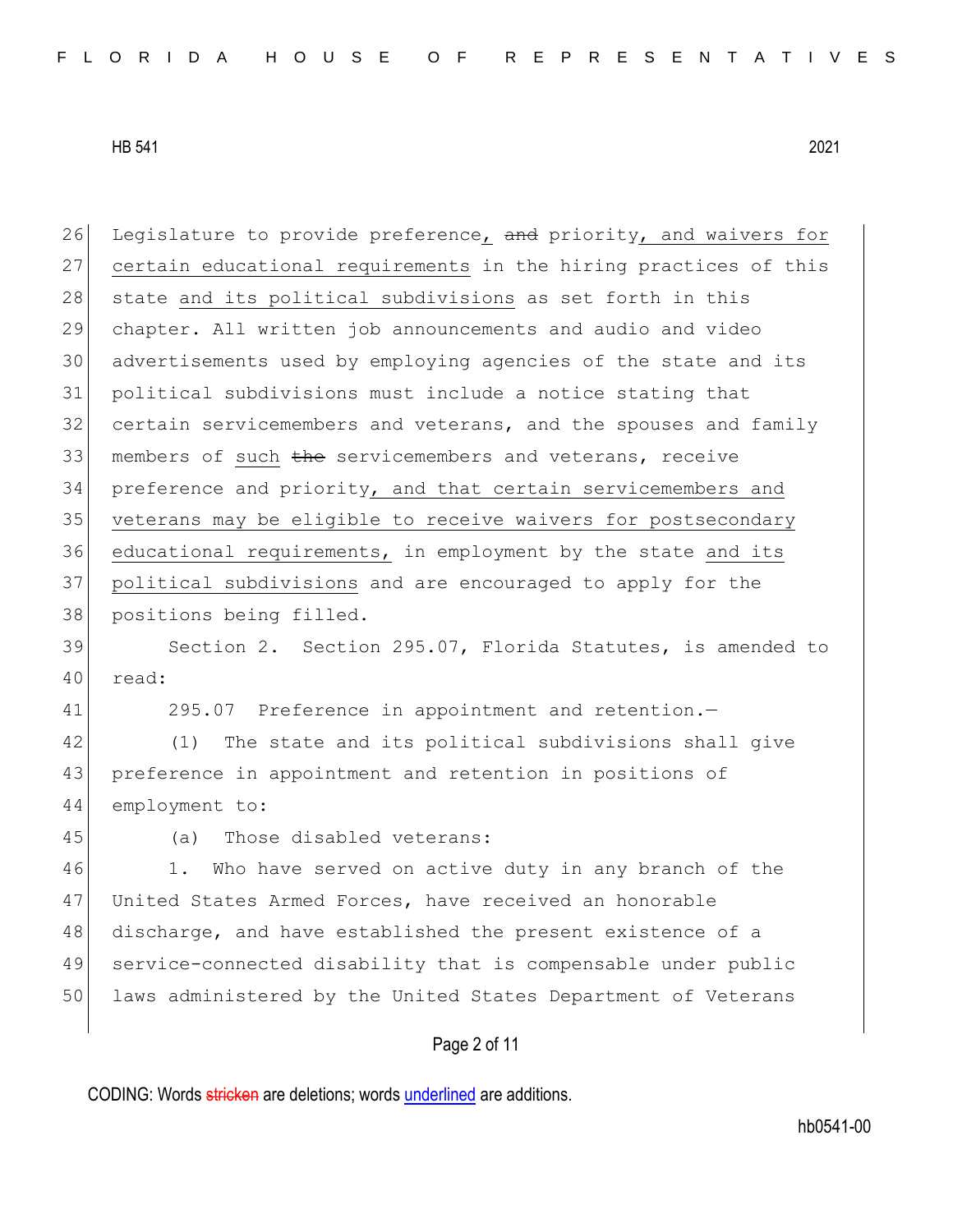Page 3 of 11 51 Affairs; or 52 2. Who are receiving compensation, disability retirement 53 benefits, or pension pursuant to by reason of public laws 54 administered by the United States Department of Veterans Affairs 55 and the United States Department of Defense. 56 (b) The spouse of a person who has a total disability, 57 permanent in nature, resulting from a service-connected 58 disability and who, because of this disability, cannot qualify 59 for employment, and the spouse of a person missing in action, 60 captured in line of duty by a hostile force, or forcibly 61 detained or interned in line of duty by a foreign government or 62 power. 63 (c) A wartime veteran as defined in s.  $1.01(14)$ , who has 64 served at least 1 day during a wartime period. Active duty for 65 training may not be allowed for eligibility under this 66 paragraph. 67 (d) The unremarried widow or widower of a veteran who died 68 of a service-connected disability. 69 (e) The mother, father, legal guardian, or unremarried 70 widow or widower of a member of the United States Armed Forces 71 who died in the line of duty under combat-related conditions, as 72 verified by the United States Department of Defense. 73  $( f )$  A veteran as defined in s. 1.01(14). Active duty for 74 training may not be allowed for eligibility under this 75 paragraph.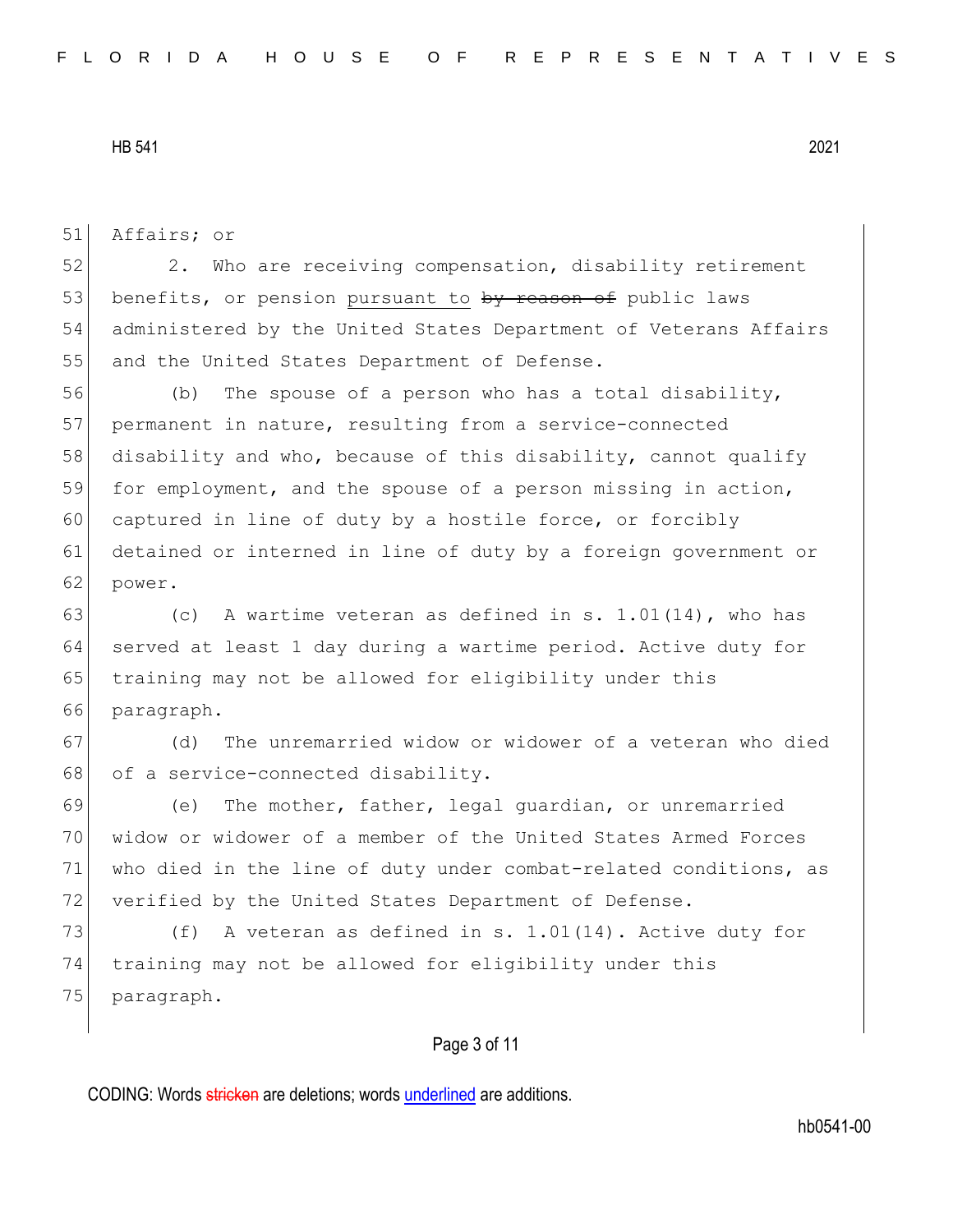76 (g) A current member of any reserve component of the 77 United States Armed Forces or the Florida National Guard. 78 (2) The state and its political subdivisions may waive a 79 postsecondary educational requirement for a position of 80 employment, other than those positions made exempt under 81 subsection (5), for a current member of any reserve component of 82 the United States Armed Forces or the Florida National Guard or 83 a veteran who has been honorably discharged if the person is 84 otherwise qualified for the position.

85 (3) The Department of Veterans' Affairs shall adopt rules 86 to ensure that veterans are given special consideration in the 87 employing agency's selection and retention processes. The rules 88 must include the award of point values as articulated in s. 89 295.08, if applicable, or, where point values are not relevant, 90 must include procedures to ensure that veterans are given 91 special consideration at each step of the employment selection 92 process, unless the sponsoring governmental entity is a party to 93 a collective bargaining agreement, in which case the collective 94 bargaining agreement must comply within 90 days following 95 ratification of a successor collective bargaining agreement or 96 extension of any existing collective bargaining agreement.

97  $(4)$   $(3)$  Preference in employment and retention, or 98 educational waivers, may be given only to eligible persons who 99 are described in subsection (1) or subsection (2).

100  $(5)$   $(4)$  The following positions are exempt from this

## Page 4 of 11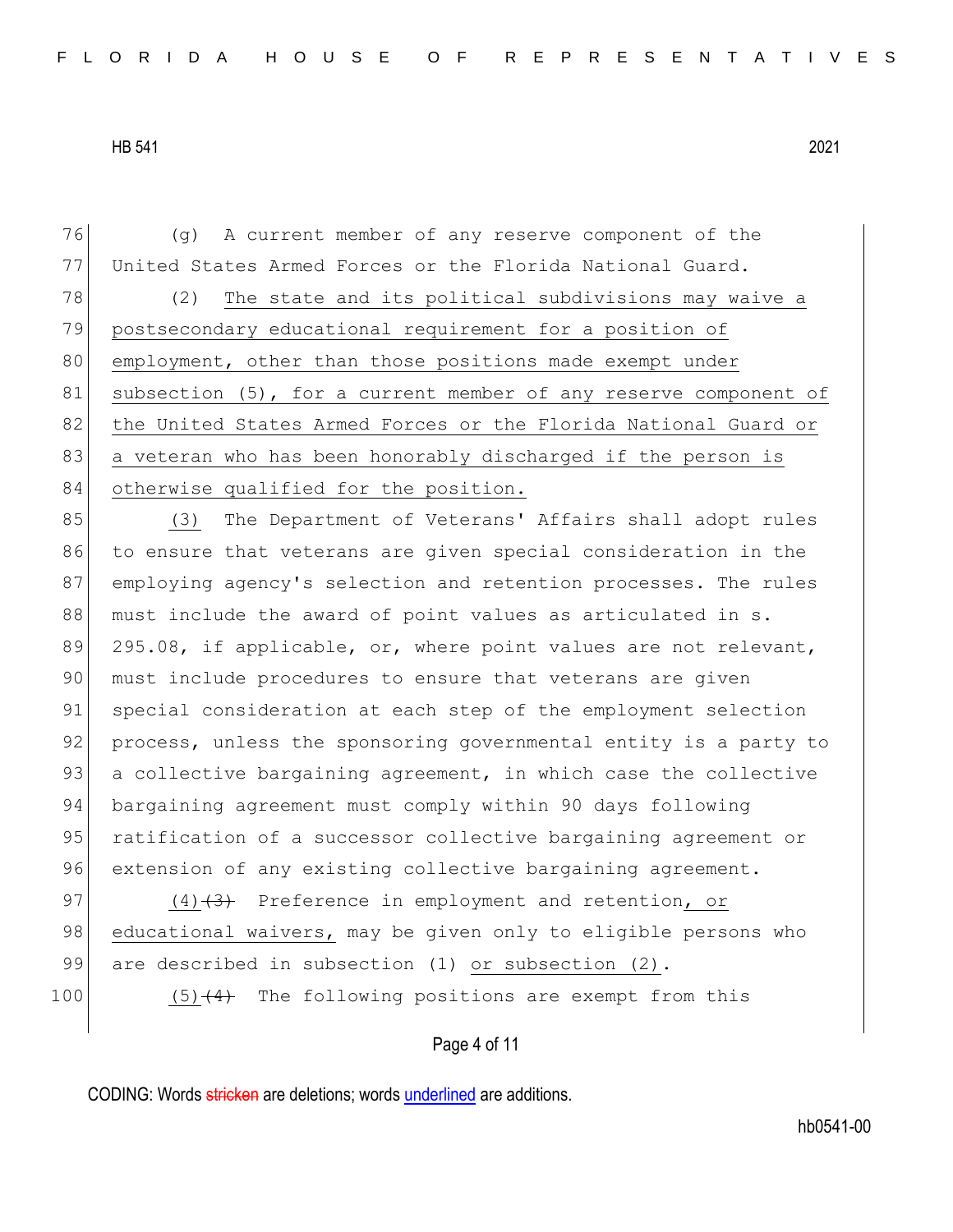101 section:

102 (a) Those positions that are exempt from the state Career 103 Service System under s. 110.205(2); however, all positions under 104 the University Support Personnel System of the State University 105 System as well as all Career Service System positions under the 106 Florida College System and the School for the Deaf and the 107 Blind, or the equivalent of such positions at state 108 universities, Florida College System institutions, or the School 109 for the Deaf and the Blind, are not exempt included.

110 (b) Positions in political subdivisions <del>of the state</del> which 111 are filled by officers elected by popular vote or persons 112 appointed to fill vacancies in such offices and the personal 113 secretary of each such officer, members of boards and 114 commissions, persons employed on a temporary basis without 115 benefits, heads of departments, positions that require licensure 116 as a physician, licensure as an osteopathic physician, licensure 117 as a chiropractic physician, and positions that require that the 118 employee be a member of The Florida Bar.

 $(6)(a)$   $\left(5\right)$   $\left(2a\right)$  Each state agency and political subdivision shall, and each political subdivision of the state may, develop and implement a written veterans' recruitment plan that establishes annual goals for ensuring the full use of veterans 123 in the agency's or political subdivision's workforce. Each veterans' recruitment plan must be designed to meet the 125 established goals.

# Page 5 of 11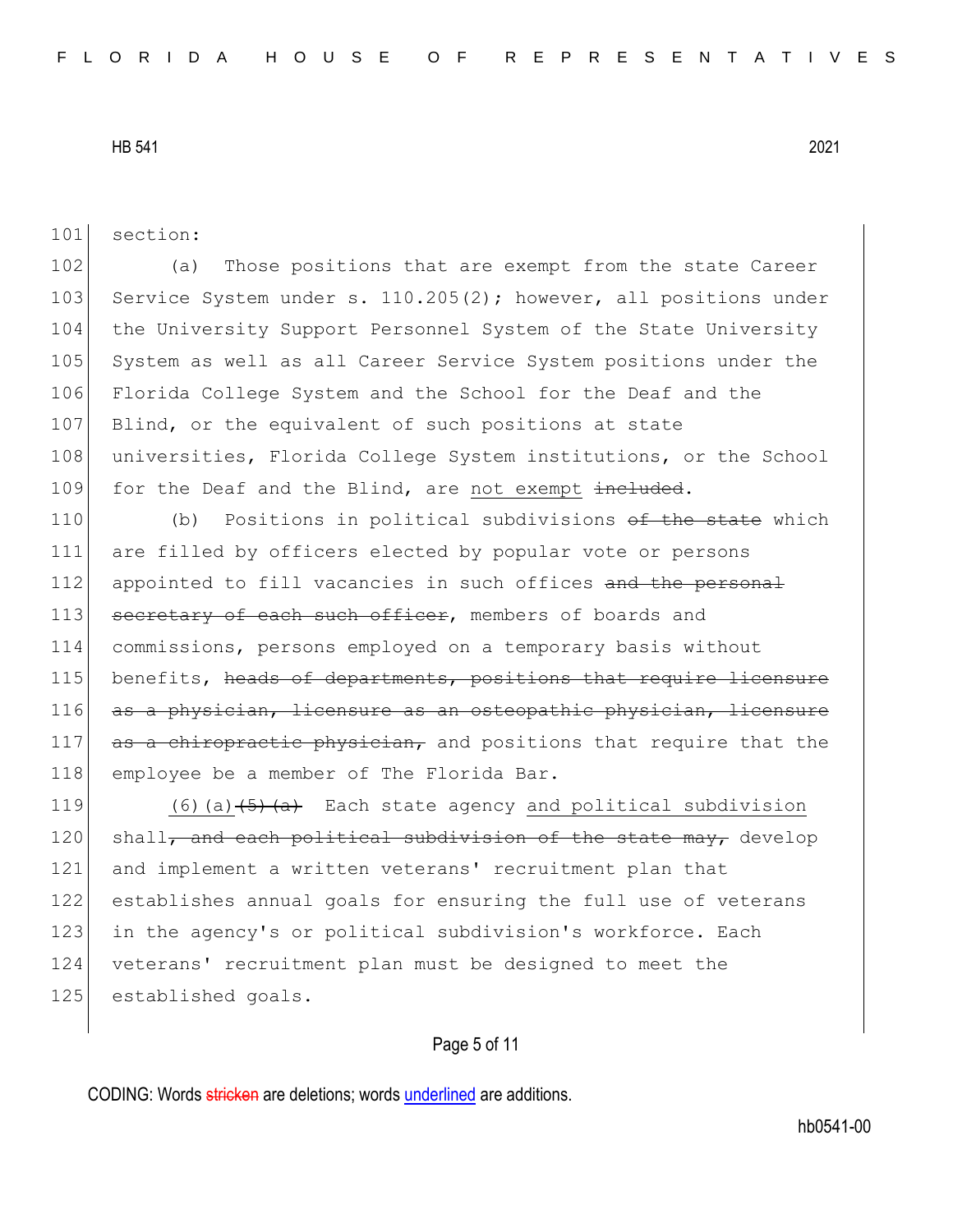(b) The Department of Management Services shall collect statistical data from each state agency on the number of persons 128 who claim veterans' preference, the number of persons who are hired through veterans' preference, and the number of persons 130 who are hired as a result of the veterans' recruitment plan. The department shall annually update the statistical data required by this paragraph on its website and include such statistical 133 data in its annual workforce report.

134 (c) For purposes of this subsection, the veterans' 135 recruitment plan applies to the eligible persons described in 136 subsections subsection (1) and (2).

137 Section 3. Section 295.08, Florida Statutes, is amended to 138 read:

139 295.08 Positions for which a numerically based selection 140 process is used.—For positions for which an examination is used 141 to determine the qualifications for entrance into employment 142 with the state or any of its political subdivisions in the 143  $\frac{143}{16}$  state, 20 15 points must shall be added to the earned ratings of 144 a person included under s. 295.07(1)(a) or (b), 15  $\pm$ 0 points 145 must shall be added to the earned ratings of a person included 146 under s. 295.07(1)(c), (d), or (e), and 10  $\frac{1}{5}$  points must  $\frac{1}{5}$ 147 be added to the earned rating of a person included under s. 148 295.07(1)(f) or (g), if the person has obtained a qualifying 149 score on the examination for the position. The names of persons 150 eligible for preference must shall be entered on an appropriate

Page 6 of 11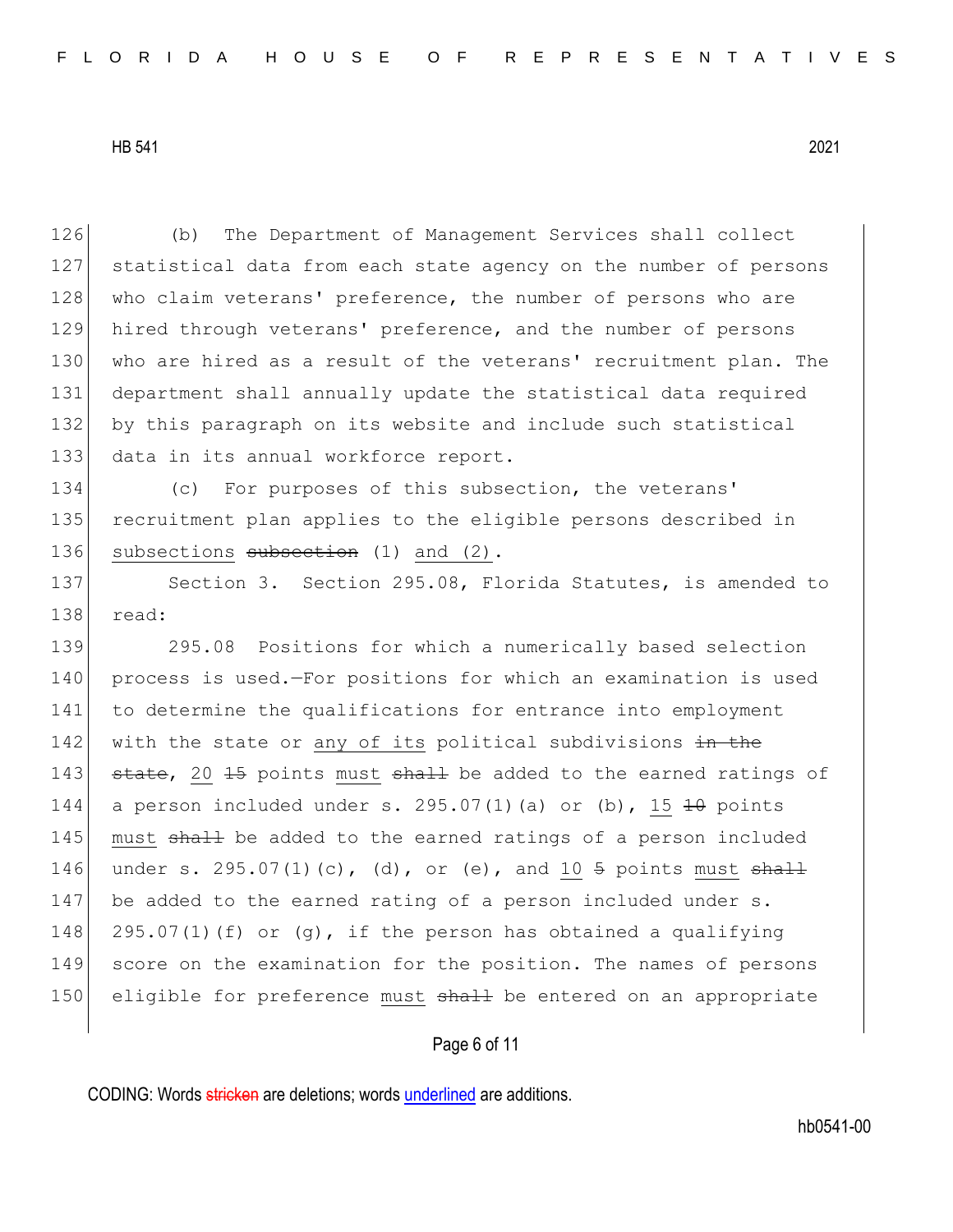151 register or list in accordance with their respective augmented 152 ratings. However, except for classes of positions with Federal 153 Government designations of professional or technician, the names 154 of all persons who are qualified to receive a 20-point 15-point 155 preference whose service-connected disabilities have been rated 156 by the United States Department of Veterans Affairs or its 157 predecessor or the United States Department of Defense to be 30 158 percent or more must shall be placed at the top of the 159 appropriate register or employment list, in accordance with 160 their respective augmented ratings. The respective augmented 161 rating is the examination score or evaluated score in addition 162 to the applicable veteran's preference points.

163 Section 4. Section 295.085, Florida Statutes, is amended 164 to read:

165 295.085 Positions for which a numerically based selection 166 process is not used.—In all positions in which the appointment 167 or employment of persons is not subject to a written 168 examination, not including with the exception of positions that 169 are exempt under s. 295.07(5)  $s. 295.07(4)$ , first preference in 170 appointment, employment, and retention must shall be given by 171 the state and political subdivisions in the state to a person 172 included under s. 295.07(1)(a) or (b), and second preference 173 must  $\frac{1}{3}$  be given to a person included under s. 295.07(1)(c), 174 (d), (e), (f), or (g), who possess the minimum qualifications 175 necessary to discharge the duties of the position involved.

## Page 7 of 11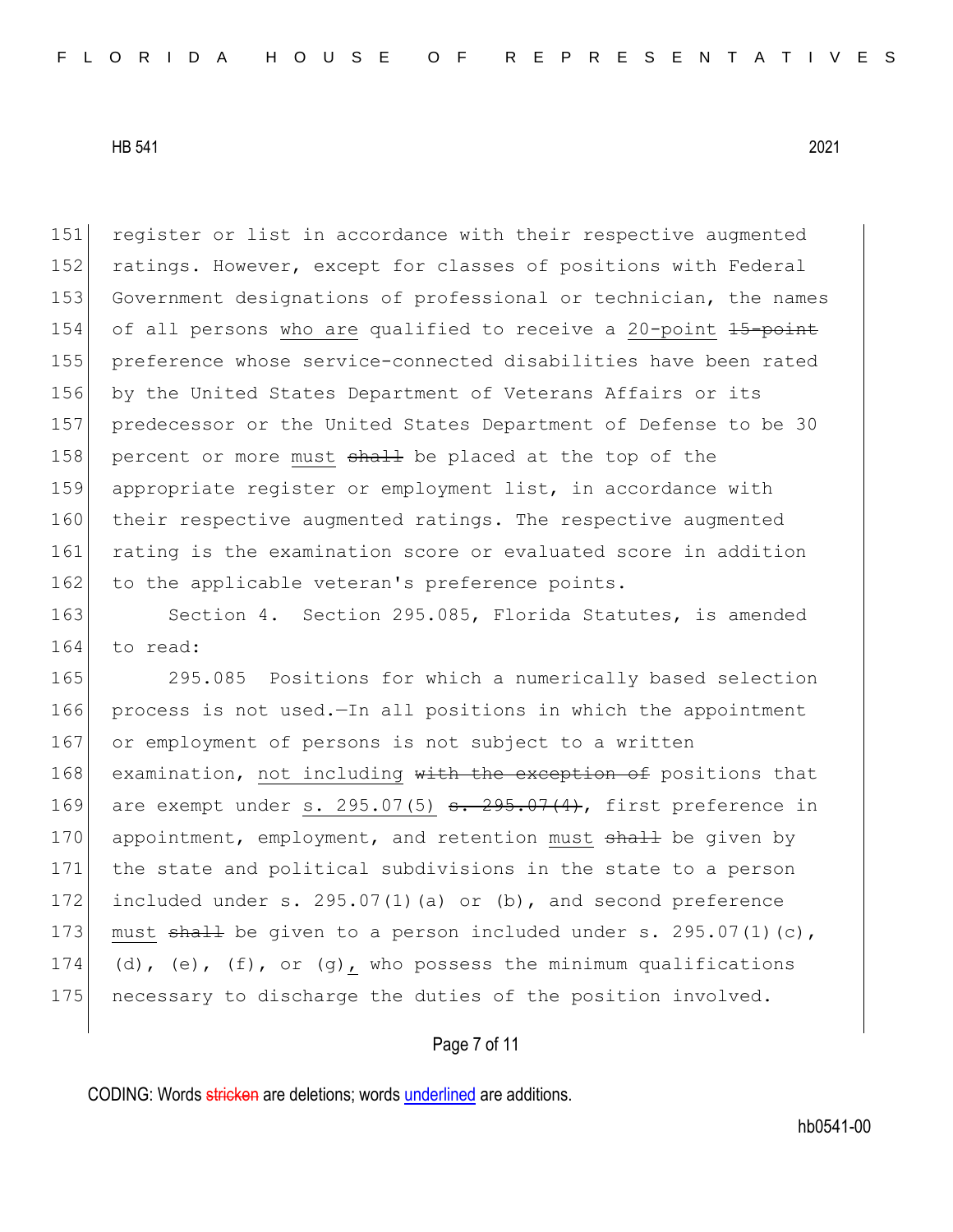176 Section 5. Paragraph (a) of subsection (1) of section 177 295.09, Florida Statutes, is amended to read:

178 295.09 Reinstatement or reemployment; promotion 179 preference.—

180 (1) (a) When an employee of the state or any of its 181 political subdivisions employed in a position subject or not 182 subject to a career service system or other merit-type system, 183 not including with the exception of those positions that which 184 are exempt pursuant to s. 295.07(5)  $s. 295.07(4)$ , has served in 185 the Armed Forces of the United States and is discharged or 186 separated therefrom with an honorable discharge, the state or 187 its political subdivision shall reemploy or reinstate such 188 person to the same position that he or she held before prior to 189 such service in the armed forces, or to an equivalent position, 190 provided that such person returns to the position within 1 year 191 after  $\theta$  f his or her date of separation or, in cases of extended 192 active duty, within 1 year after  $\theta$  the date of discharge or 193 separation subsequent to the extension. Such person must  $\frac{1}{3}$ 194 also be awarded preference in promotion and shall be promoted 195 ahead of all others who are as well qualified or less qualified 196 for the position. When an examination for promotion is used 197 utilized, such person must shall be awarded preference points, 198 as provided in s. 295.08, and  $shall$  be promoted ahead of all 199 those who appear in an equal or lesser position on the 200 promotional register, provided that he or she first successfully

## Page 8 of 11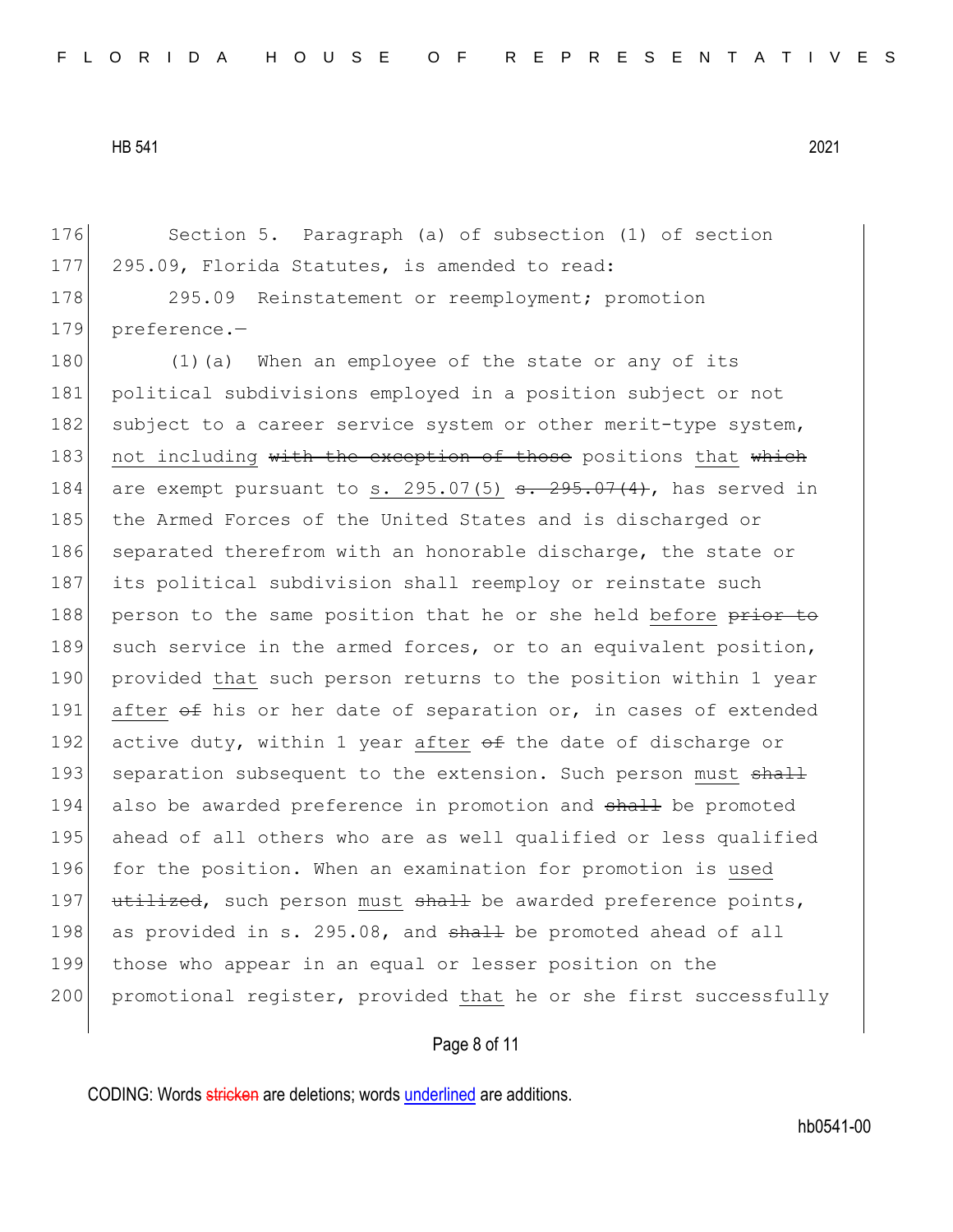Page 9 of 11 201 passes the examination for the promotional position. 202 Section 6. Paragraph (f) of subsection (4) of section 203 1002.36, Florida Statutes, is amended to read: 204 1002.36 Florida School for the Deaf and the Blind.-205 (4) BOARD OF TRUSTEES. 206 (f) The board of trustees shall: 207 1. Prepare and submit legislative budget requests for 208 operations and fixed capital outlay, in accordance with chapter  $209$  216 and ss. 1011.56 and 1013.60, to the Department of Education 210 for review and approval. The department must analyze the amount 211 requested for fixed capital outlay to determine if the request 212 is consistent with the school's campus master plan, educational 213 plant survey, and facilities master plan. Projections of 214 facility space needs may exceed the norm space and occupant 215 design criteria established in the State Requirements for 216 Educational Facilities. 217 2. Approve and administer an annual operating budget in 218 accordance with ss. 1011.56 and 1011.57. 219 3. Require all funds received other than gifts, donations, 220 bequests, funds raised by or belonging to student clubs or 221 student organizations, and funds held for specific students or 222 in accounts for individual students to be deposited in the State 223 Treasury and expended as authorized in the General 224 Appropriations Act. 225 4. Require all purchases to be in accordance with the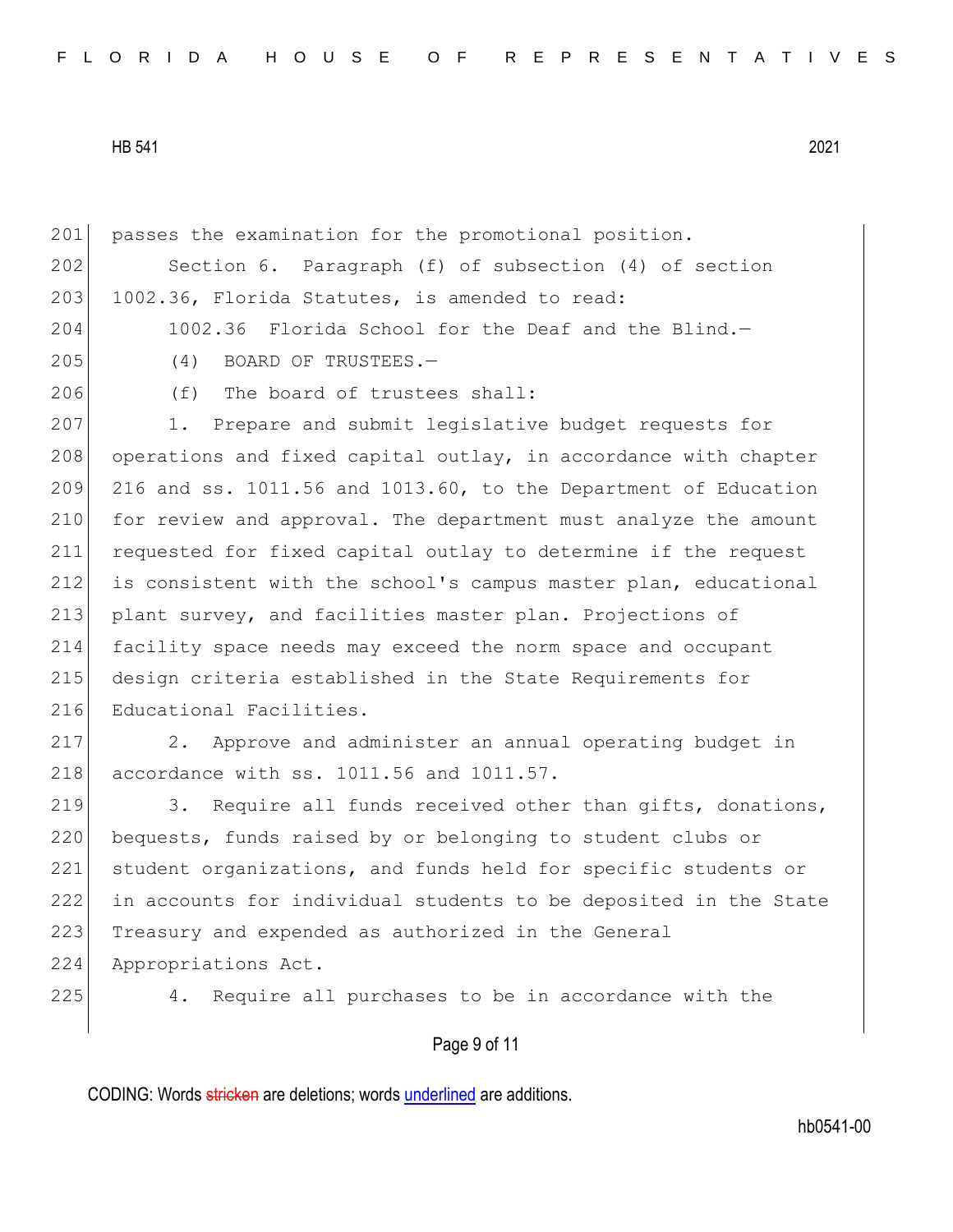226 provisions of chapter 287 except for purchases made with funds 227 received as gifts, donations, or bequests; funds raised by or 228 belonging to student clubs or student organizations; or funds 229 held for specific students or in accounts for individual 230 students.

231 5. Administer and maintain personnel programs for all 232 employees of the board of trustees and the Florida School for 233 the Deaf and the Blind who shall be state employees, including 234 the personnel classification and pay plan established in 235 accordance with ss.  $110.205(2)$  (d) and  $216.251(2)$  (a) 2. for 236 academic and academic administrative personnel, the provisions 237 of chapter 110, and the provisions of law that grant authority 238 to the Department of Management Services over such programs for 239 state employees.

240 6. Give preference in appointment and retention in 241 positions of employment as provided within s. 295.07(1) and (2).

242 7. Ensure that the Florida School for the Deaf and the 243 Blind complies with s. 1013.351 concerning the coordination of 244 planning between the Florida School for the Deaf and the Blind 245 and local governing bodies.

246 8. Ensure that the Florida School for the Deaf and the 247 Blind complies with s. 112.061 concerning per diem and travel 248 expenses of public officers, employees, and authorized persons 249 with respect to all funds other than funds received as gifts, 250 donations, or bequests; funds raised by or belonging to student

## Page 10 of 11